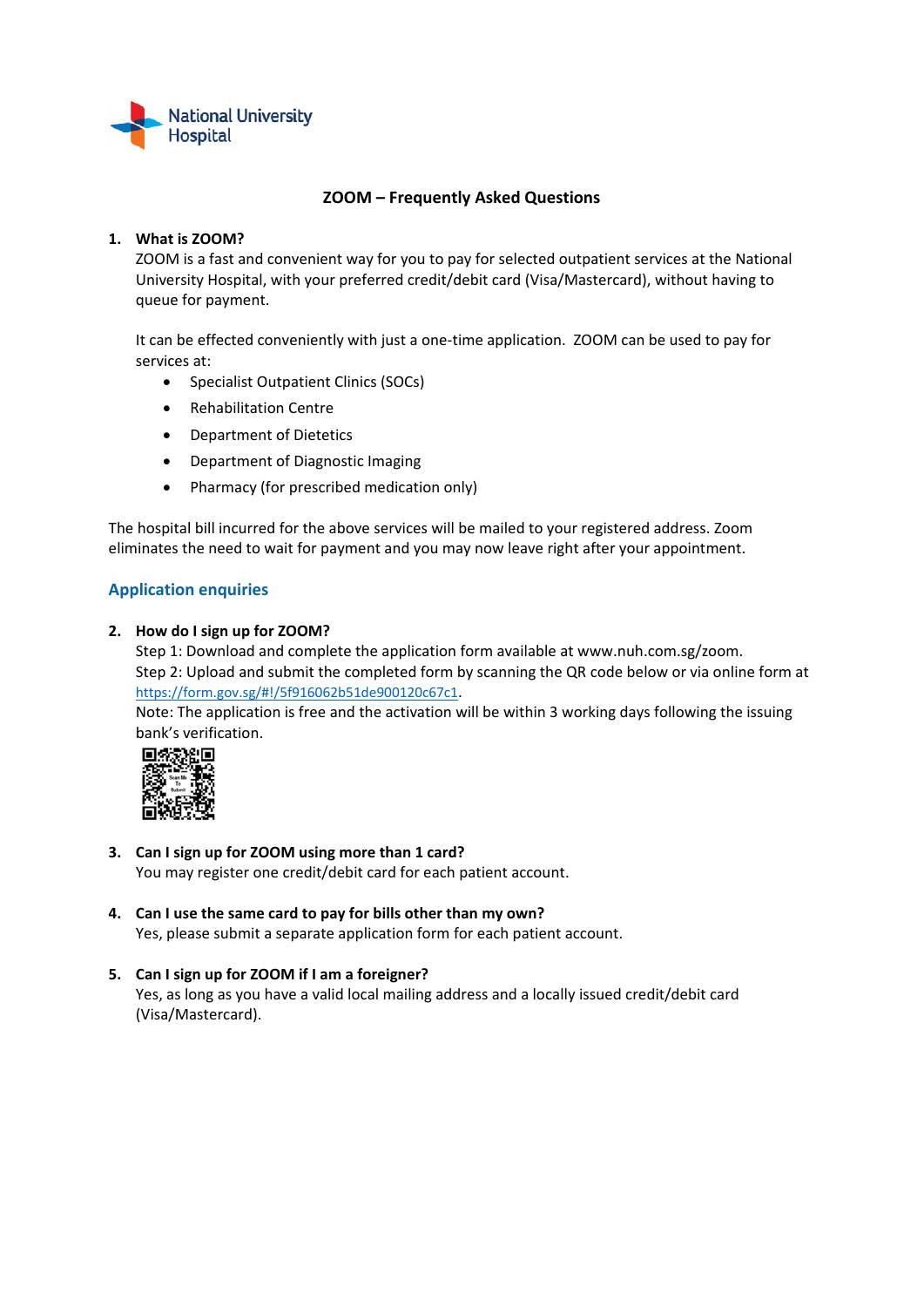

## **Billing enquiries**

### **6. When will my card be charged?**

Your credit/debit card will be charged based on the amount incurred on the day of the visit. The deduction will take place within 2 working days from visit date. Due to processing lead time, the transaction date reflected in your credit/debit card statement may not be the same as the patient's visit date. The updated invoice will be sent to the patient's address in our records after the deduction is processed.

- **7. If I have questions regarding my bill, what should I do?**  For any queries, please contact us at 6407 8138 or email: payment@1fss.com.sg. Our contact information can be found on your invoice for your easy reference.
- **8. A portion of my bill is covered by other payment mode(s) Medisave/Civil Service Card/my company etc.). How will my bill be settled if I were to sign up for ZOOM?**  Only the balance amount of the bill that is not covered by any other payment mode(s) will be settled via ZOOM.

# **Other enquiries**

- **9. Does ZOOM have an expiry date? How do I change my Credit Card details?** Zoom will expire upon:
	- ‐ the expiry of the registered credit card, or
	- ‐ cancellation, in writing, by the credit card holder.

To update your card's expiry details, kindly scan the QR code below and complete the form within.



If you wish to use a new Credit Card for the Zoom Credit Card Arrangement, please visit www.nuh.com.sg/zoom to download and complete a new application form with your chosen card's details. Instructions on submission can also found at the bottom of the form.

The details in the new application form will supersede the earlier credit card details given to our hospital.

**10. What if I want to terminate my ZOOM account as I am no longer seeking treatment in NUH?** Please email your request to terminate to payment@1fss.com.sg. Termination will be effected within 3 working days upon receipt of your written instructions.

*For more enquiries on ZOOM, please contact us at 6407 8138. Our operating hours are: Mon – Fri : 8.30am – 5.30pm*